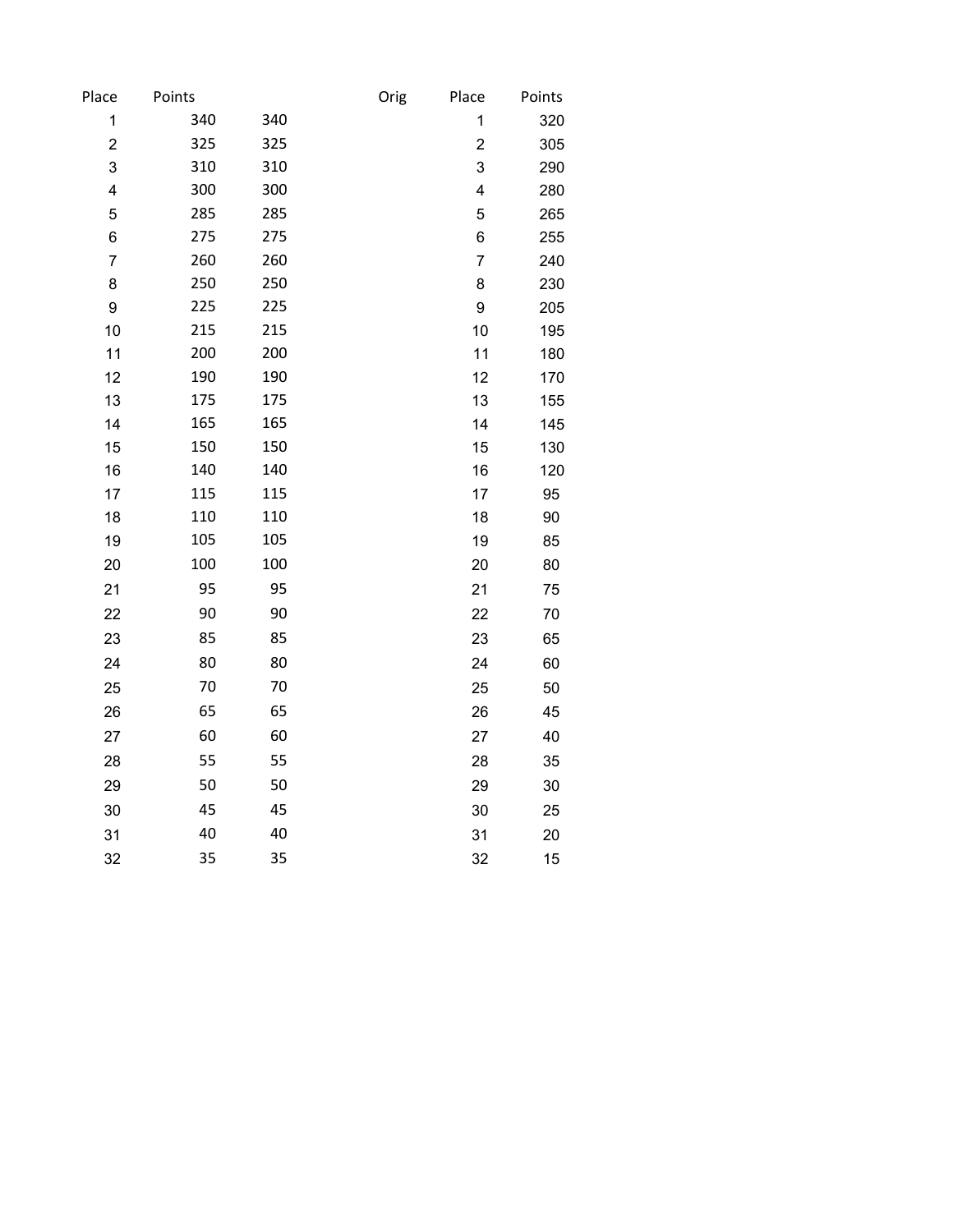| <b>Place</b> | Team                                 | <b>Place</b>   | <b>Points</b> |
|--------------|--------------------------------------|----------------|---------------|
| 1            | United States Military Academy       | 1              | 340           |
| 2            | <b>Boston University</b>             | $\overline{2}$ | 325           |
| 3            | United States Naval Academy          | 3              | 310           |
| 4            | Michigan State University            | 4              | 300           |
| 5            | University of Massachusetts, Amherst | 5              | 285           |
| 6            | The University of Michigan           | 6              | 275           |
| 7            | University of Florida                | 7              | 260           |
| 8            | Mount Holyoke College                | 8              | 250           |
| 9            | <b>Smith College</b>                 | 9              | 225           |
| 10           | The College of William & Mary        | 10             | 215           |
| 11           | University of New Hampshire          | 11             | 200           |
| 12           | University of Vermont                | 12             | 190           |
| 13           | <b>Swarthmore College</b>            | 13             | 175           |
| 14           | University of Southern California    | 14             | 165           |
| 15           | <b>Purdue University</b>             | 15             | 150           |
| 16           | Dartmouth College                    | 16             | 140           |
| 17           | <b>Rutgers University</b>            | 17             | 115           |
| 18           | University of Virginia               | 18             | 110           |
| 19           | Indiana University                   | 19             | 105           |
| 20           | Texas A&M University                 | 20             | 100           |
| 21           | University of Pittsburgh             | 21             | 95            |
| 22           | University of Maryland               | 22             | 90            |
| 23           | <b>Stony Brook University</b>        | 23             | 85            |
| 24           | <b>Texas State University</b>        | 24             | 80            |
| 25           | University of Texas                  | 25             | 70            |
| 26           | Virginia Tech                        | 26             | 65            |
| 27           | University of Miami                  | 27             | 60            |
| 28           | The University of Texas at Dallas    | 28             | 55            |
| 29           | University of Chicago                | 29             | 50            |
| 30           | Xavier University                    | 30             | 45            |
| 31           | <b>Clemson University</b>            | 31             | 40            |
| 32           | Oberlin College                      | 32             | 35            |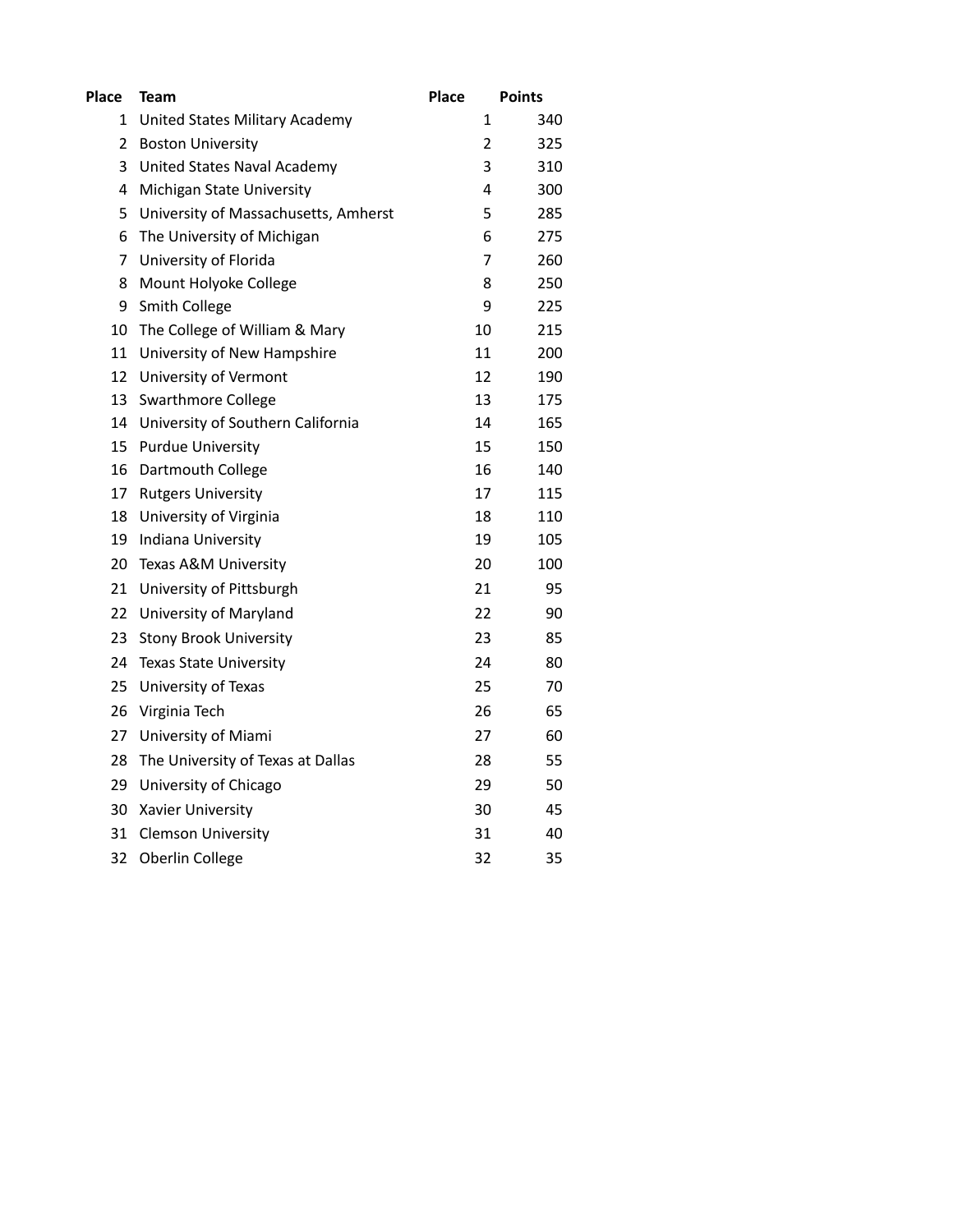| Place | <b>Team</b>                          | <b>Place</b>   | <b>Points</b> |
|-------|--------------------------------------|----------------|---------------|
| 1     | Dartmouth College                    | 1              | 340           |
| 2     | The University of Michigan           | $\overline{2}$ | 325           |
| 3     | University of New Hampshire          | 3              | 310           |
| 4     | <b>Rutgers University</b>            | 4              | 300           |
| 5     | United States Naval Academy          | 5              | 285           |
| 6     | University of Chicago                | 6              | 275           |
| 7     | Indiana University                   | 7              | 260           |
| 8     | <b>Boston University</b>             | 8              | 250           |
| 9     | University of Virginia               | 9              | 225           |
| 10    | University of Massachusetts, Amherst | 10             | 215           |
| 11    | Michigan State University            | 11             | 200           |
| 12    | Texas A&M University                 | 12             | 190           |
| 13    | <b>Smith College</b>                 | 13             | 175           |
| 14    | Virginia Tech                        | 14             | 165           |
| 15    | University of Vermont                | 15             | 150           |
| 16    | University of Maryland               | 16             | 140           |
| 17    | The College of William & Mary        | 17             | 115           |
| 18    | University of Florida                | 18             | 110           |
| 19    | Oberlin College                      | 19             | 105           |
| 20    | University of Texas                  | 20             | 100           |
| 21    | Stony Brook University               | 21             | 95            |
| 22    | <b>Purdue University</b>             | 22             | 90            |
| 23    | United States Military Academy       | 23             | 85            |
| 24    | University of Wisconsin              | 24             | 80            |
| 25    | Mount Holyoke College                | 25             | 70            |
| 26    | <b>Texas State University</b>        | 26             | 65            |
| 27    | University of Tennessee Knoxville    | 27             | 60            |
| 28    | The University of Texas at Dallas    | 28             | 55            |
| 29    | Xavier University                    | 29             | 50            |
| 30    | <b>Swarthmore College</b>            | 30             | 45            |
| 31    | George Washington University         | 31             | 40            |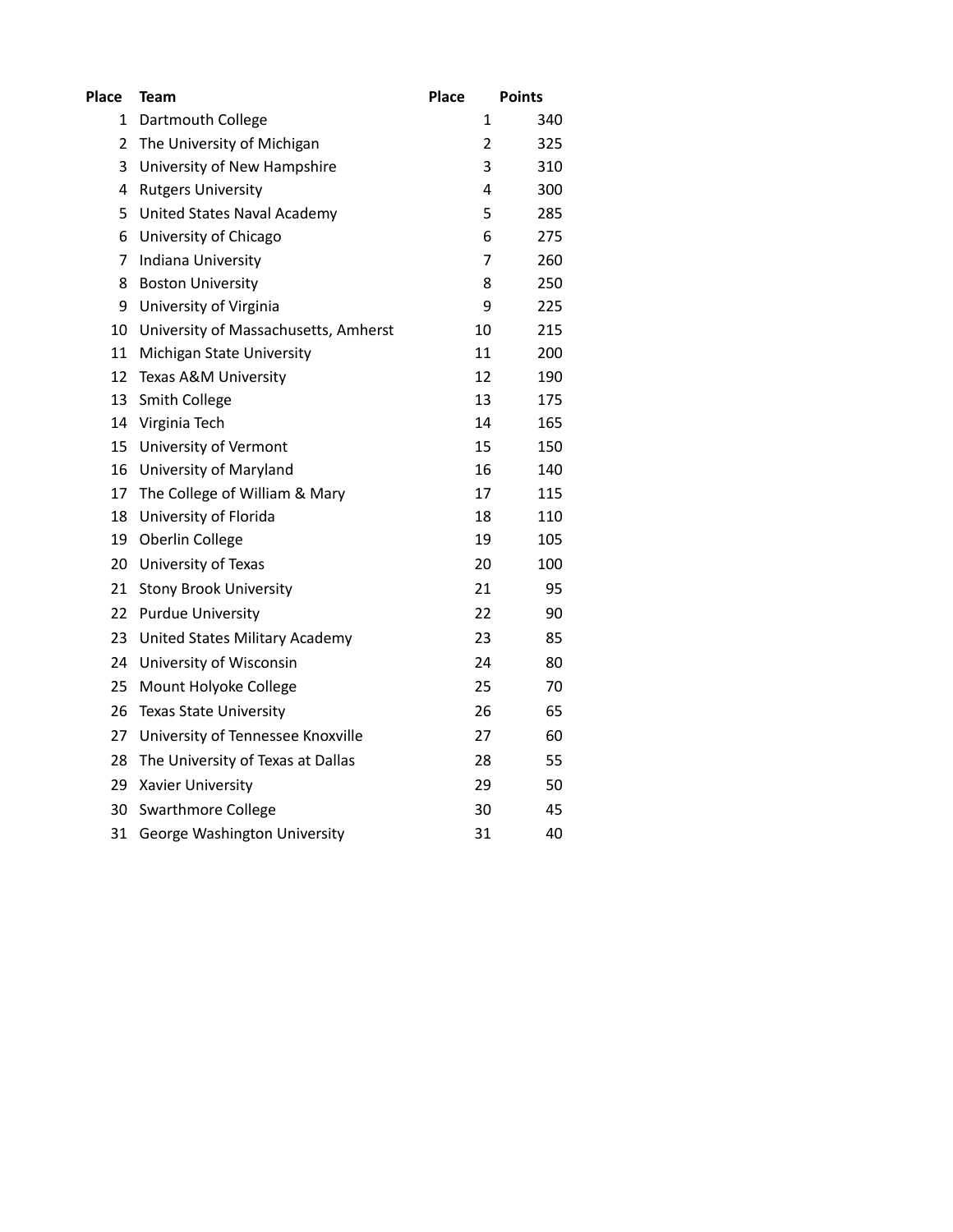| <b>Place</b>   | Team                                 | <b>Place</b>   | <b>Points</b> |
|----------------|--------------------------------------|----------------|---------------|
| 1              | University of New Hampshire          | 1              | 340           |
| $\overline{2}$ | University of Texas                  | $\overline{2}$ | 325           |
| 3              | University of Pittsburgh             | 3              | 310           |
| 4              | <b>East Carolina University</b>      | 4              | 300           |
| 5              | Dartmouth College                    | 5              | 285           |
| 6              | United States Naval Academy          | 6              | 275           |
| 7              | The University of Michigan           | 7              | 260           |
| 8              | University of Chicago                | 8              | 250           |
| 9              | <b>Rutgers University</b>            | 9              | 225           |
| 10             | University of Massachusetts, Amherst | 10             | 215           |
| 11             | University of Florida                | 11             | 200           |
| 12             | The College of William & Mary        | 12             | 190           |
| 13             | Michigan State University            | 13             | 175           |
| 14             | <b>Swarthmore College</b>            | 14             | 165           |
| 15             | <b>Clemson University</b>            | 15             | 150           |
| 16             | <b>Purdue University</b>             | 16             | 140           |
| 17             | University of Virginia               | 17             | 115           |
| 18             | Mount Holyoke College                | 18             | 110           |
| 19             | George Washington University         | 19             | 105           |
| 20             | Indiana University                   | 20             | 100           |
| 21             | University of Wisconsin              | 21             | 95            |
| 22             | University of Vermont                | 22             | 90            |
| 23             | <b>Smith College</b>                 | 23             | 85            |
| 24             | <b>Boston University</b>             | 24             | 80            |
| 25             | United States Military Academy       | 25             | 70            |
| 26             | <b>Stony Brook University</b>        | 26             | 65            |
| 27             | University of Maryland               | 27             | 60            |
| 28             | University of Miami                  | 28             | 55            |
| 29             | Xavier University                    | 29             | 50            |
| 30             | Virginia Tech                        | 30             | 45            |
| 31             | University of Tennessee Knoxville    | 31             | 40            |
| 32             | Oberlin College                      | 32             | 35            |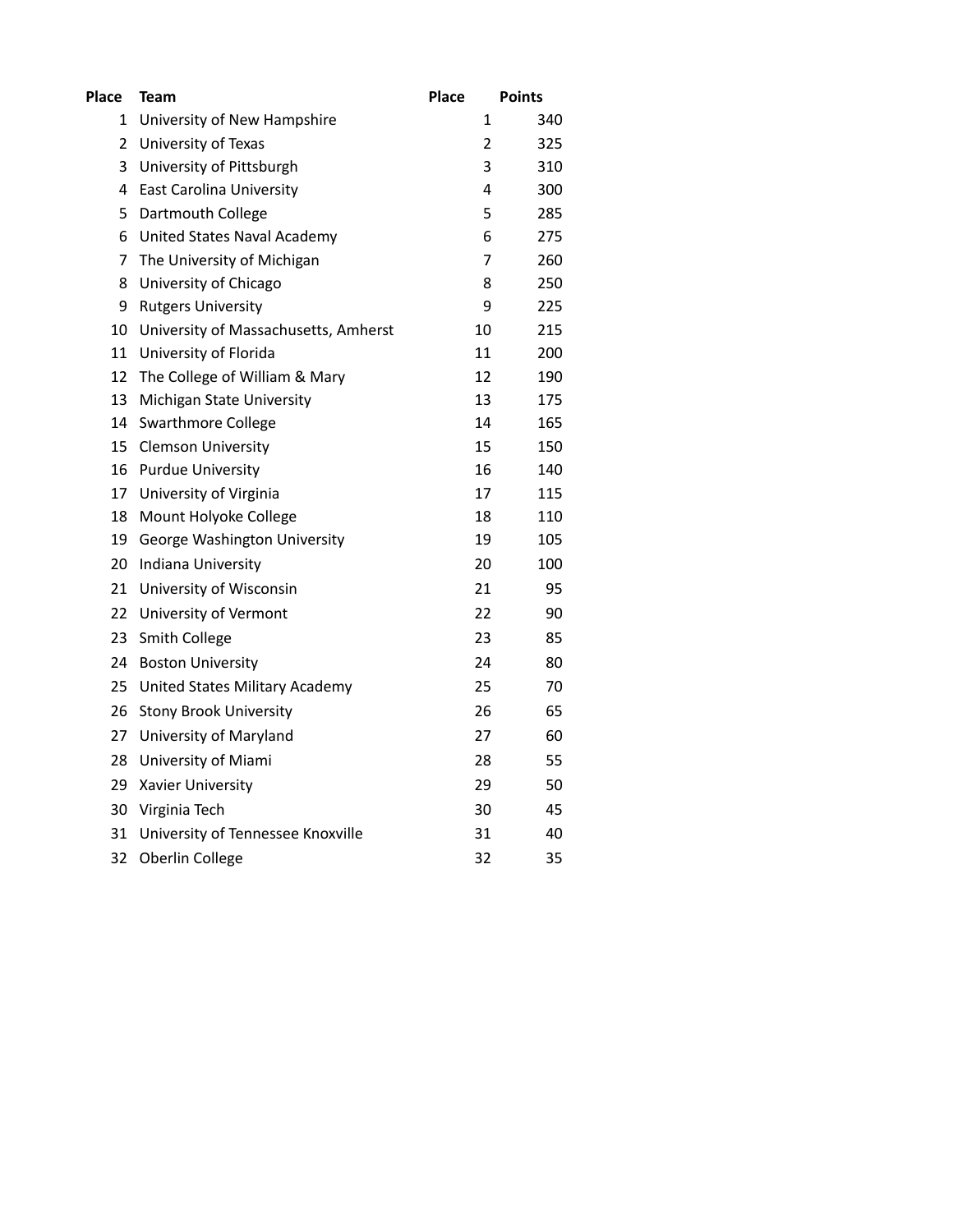## WS WE

United States Military Academy **Exercise 20** University of New Hampshire Boston University **No. 2018** University of Texas United States Naval Academy **University of Pittsburgh** Michigan State University **East Carolina University** University of Massachusetts, Amherst **Dartmouth College** The University of Michigan The United States Naval Academy University of Florida The University of Michigan Mount Holyoke College University of Chicago Smith College **Rutgers University** University of New Hampshire **University of Florida** University of Vermont The College of William & Mary Swarthmore College Michigan State University University of Southern California Swarthmore College Purdue University Clemson University Dartmouth College **Purdue University** Rutgers University **National Execution Control** University of Virginia University of Virginia Mount Holyoke College Indiana University George Washington University Texas A&M University **Indiana** University University of Pittsburgh University of Wisconsin University of Maryland University of Vermont Stony Brook University **Stone Smith College** Smith College Texas State University **Boston University Boston University**  University of Texas United States Military Academy Virginia Tech Stony Brook University University of Miami University of Maryland The University of Texas at Dallas University of Miami University of Chicago Xavier University Xavier University **Virginia Tech**  Clemson University University of Tennessee Knoxville Oberlin College **Oberlin** College

The College of William & Mary University of Massachusetts, Amherst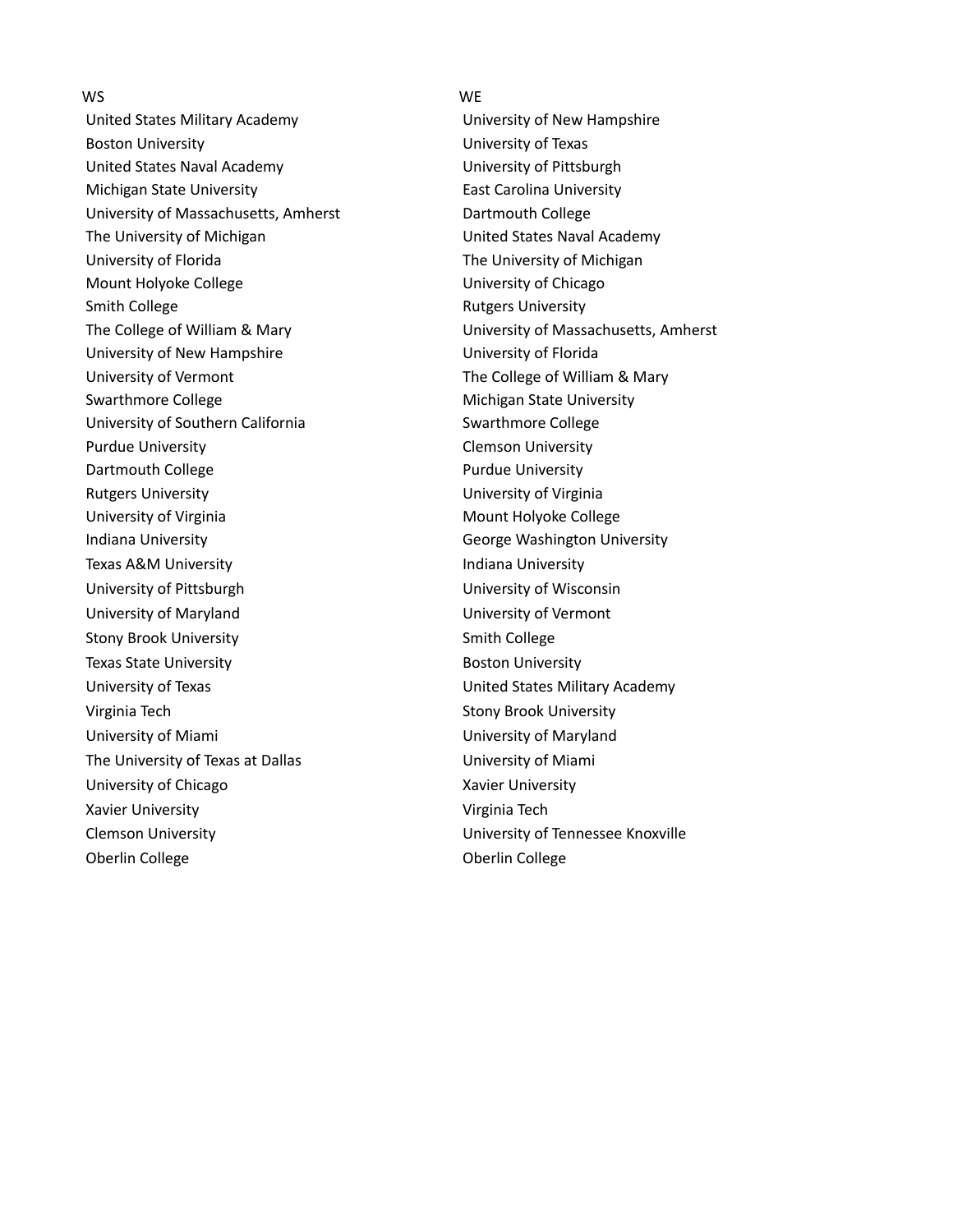| WF                                   |   |   |
|--------------------------------------|---|---|
| Dartmouth College                    | Υ | Y |
| The University of Michigan           | Υ | Υ |
| University of New Hampshire          | Υ | Y |
| <b>Rutgers University</b>            | Υ | Y |
| <b>United States Naval Academy</b>   | Υ | Y |
| University of Chicago                | Υ | Y |
| Indiana University                   | Υ | Y |
| <b>Boston University</b>             | Υ | Y |
| University of Virginia               | Υ | Y |
| University of Massachusetts, Amherst | Υ | Y |
| Michigan State University            | Υ | Y |
| Texas A&M University                 | N | Υ |
| <b>Smith College</b>                 | Υ | Y |
| Virginia Tech                        | Y | Y |
| University of Vermont                | Υ | Y |
| University of Maryland               | Υ | Y |
| The College of William & Mary        | Υ | Y |
| University of Florida                | Υ | Y |
| Oberlin College                      | Υ | Y |
| University of Texas                  | Υ | Y |
| <b>Stony Brook University</b>        | Υ | Y |
| <b>Purdue University</b>             | Υ | Y |
| United States Military Academy       | Y | Y |
| University of Wisconsin              | Υ | N |
| Mount Holyoke College                | Υ | Y |
| <b>Texas State University</b>        | N | Y |
| University of Tennessee Knoxville    | Y | Ν |
| The University of Texas at Dallas    | N | Y |
| Xavier University                    | Υ | Y |
| <b>Swarthmore College</b>            | Υ | Y |
| George Washington University         | Υ | N |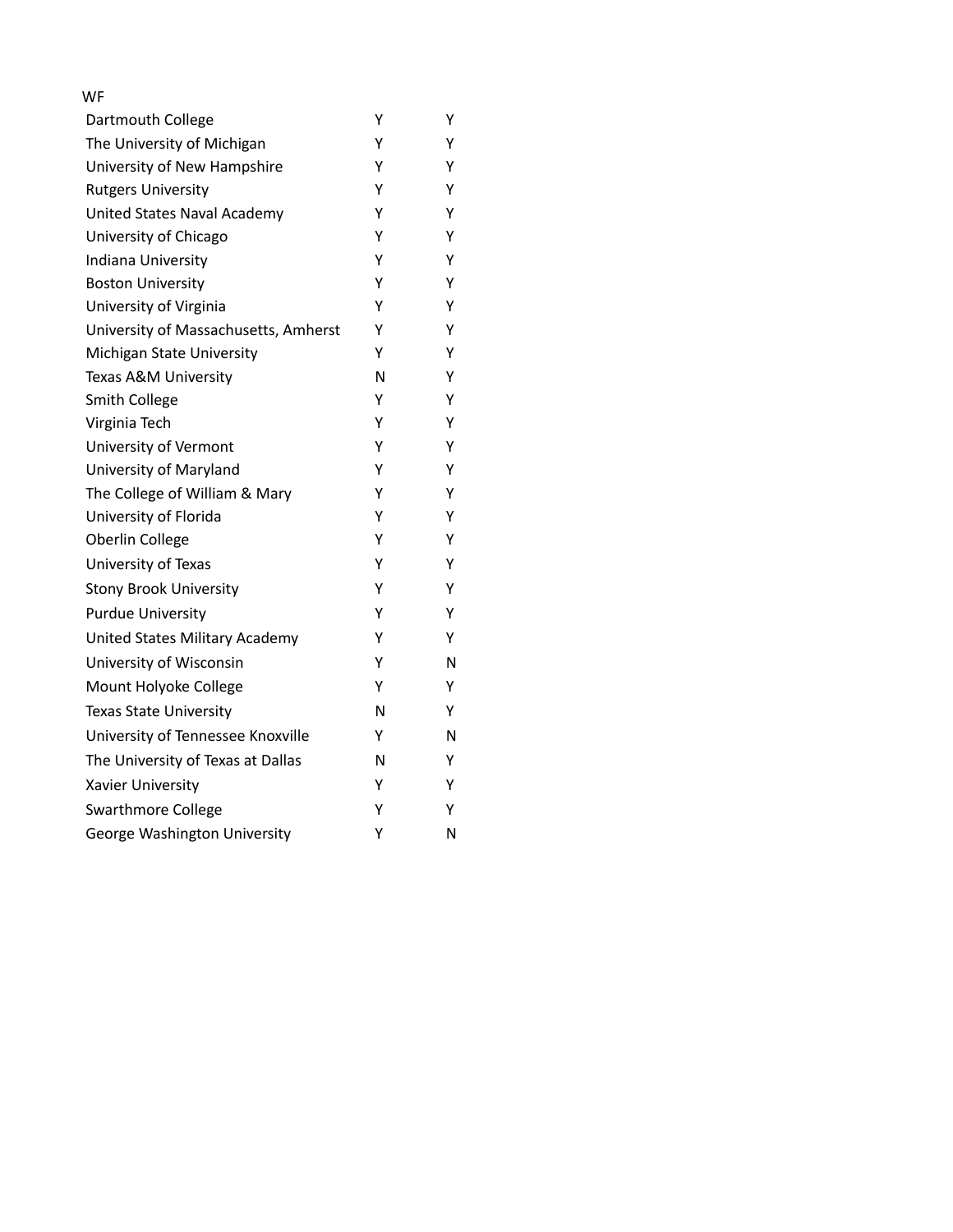| <b>Place</b> |    | <b>Team</b>                          | <b>WS</b> |     | <b>WE</b> | <b>WF</b> | Combined |
|--------------|----|--------------------------------------|-----------|-----|-----------|-----------|----------|
|              | 1  | United States Naval Academy          |           | 310 | 275       | 285       | 870      |
|              | 2  | The University of Michigan           |           | 275 | 260       | 325       | 860      |
|              | 3  | University of New Hampshire          |           | 200 | 340       | 310       | 850      |
|              | 4  | Dartmouth College                    |           | 140 | 285       | 340       | 765      |
|              | 5  | University of Massachusetts, Amherst |           | 285 | 215       | 215       | 715      |
|              | 6  | Michigan State University            |           | 300 | 175       | 200       | 675      |
|              | 7  | <b>Boston University</b>             |           | 325 | 80        | 250       | 655      |
|              | 8  | <b>Rutgers University</b>            |           | 115 | 225       | 300       | 640      |
|              | 9  | University of Chicago                |           | 50  | 250       | 275       | 575      |
|              | 10 | University of Florida                |           | 260 | 200       | 110       | 570      |
|              | 11 | The College of William & Mary        |           | 215 | 190       | 115       | 520      |
|              | 12 | United States Military Academy       |           | 340 | 70        | 85        | 495      |
|              | 13 | University of Texas                  |           | 70  | 325       | 100       | 495      |
|              | 14 | Smith College                        |           | 225 | 85        | 175       | 485      |
|              | 15 | Indiana University                   |           | 105 | 100       | 260       | 465      |
|              | 16 | University of Virginia               |           | 110 | 115       | 225       | 450      |
|              | 17 | Mount Holyoke College                |           | 250 | 110       | 70        | 430      |
|              | 18 | University of Vermont                |           | 190 | 90        | 150       | 430      |
|              | 19 | University of Pittsburgh             |           | 95  | 310       |           | 405      |
|              | 20 | <b>Swarthmore College</b>            |           | 175 | 165       | 45        | 385      |
|              | 21 | <b>Purdue University</b>             |           | 150 | 140       | 90        | 380      |
|              | 22 | East Carolina University             |           |     | 300       |           | 300      |
|              | 23 | Texas A&M University                 |           | 100 |           | 190       | 290      |
|              | 24 | University of Maryland               |           | 90  | 60        | 140       | 290      |
|              | 25 | Virginia Tech                        |           | 65  | 45        | 165       | 275      |
|              | 26 | <b>Stony Brook University</b>        |           | 85  | 65        | 95        | 245      |
|              | 27 | <b>Clemson University</b>            |           | 40  | 150       |           | 190      |
|              | 28 | University of Southern California    |           | 165 |           |           | 165      |
|              | 29 | University of Wisconsin              |           |     | 95        | 80        | 175      |
|              | 30 | Oberlin College                      |           | 35  | 35        | 105       | 175      |
|              | 31 | <b>Texas State University</b>        |           | 80  |           | 65        | 145      |
|              | 32 | George Washington University         |           |     | 105       | 40        | 145      |
|              | 33 | Xavier University                    |           | 45  | 50        | 50        | 145      |
|              | 34 | University of Miami                  |           | 60  | 55        |           | 115      |
|              | 35 | The University of Texas at Dallas    |           | 55  |           | 55        | 110      |
|              | 36 | University of Tennessee Knoxville    |           |     | 40        | 60        | 100      |
|              |    |                                      |           |     |           |           |          |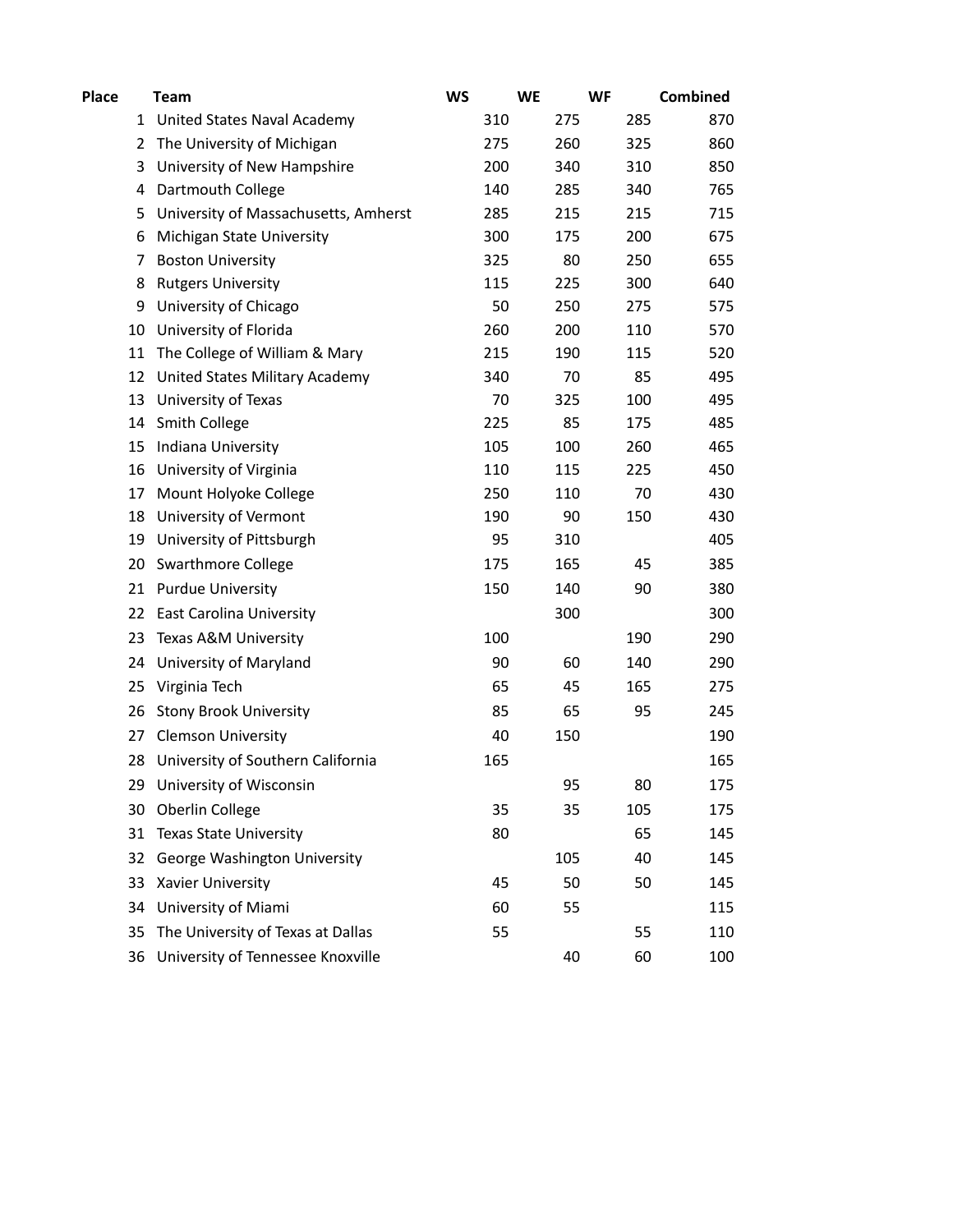| Place | Team                                 | Place | Points |
|-------|--------------------------------------|-------|--------|
| 1     | United States Military Academy       | 1     | 340    |
| 2     | <b>Cornell University</b>            | 2     | 325    |
| 3     | United States Naval Academy          | 3     | 310    |
| 4     | <b>Tufts University</b>              | 4     | 300    |
| 5     | Dartmouth College                    | 5     | 285    |
| 6     | University of Florida                | 6     | 275    |
| 7     | The University of Michigan           | 7     | 260    |
| 8     | Michigan State University            | 8     | 250    |
| 9     | Georgia Insitute of Technology       | 9     | 225    |
| 10    | The College of William & Mary        | 10    | 215    |
| 11    | University of Maryland               | 11    | 200    |
| 12    | <b>Purdue University</b>             | 12    | 190    |
| 13    | University of New Hampshire          | 13    | 175    |
| 14    | <b>Rutgers University</b>            | 14    | 165    |
| 15    | University of Massachusetts, Amherst | 15    | 150    |
| 16    | University of Southern California    | 16    | 140    |
| 17    | Northwestern University              | 17    | 115    |
| 18    | Indiana University                   | 18    | 110    |
| 19    | University of Virginia               | 19    | 105    |
| 20    | University of Pittsburgh             | 20    | 100    |
| 21    | Texas A&M University                 | 21    | 95     |
| 22    | <b>Clemson University</b>            | 22    | 90     |
| 23    | <b>Boston University</b>             | 23    | 85     |
| 24    | <b>East Carolina University</b>      | 24    | 80     |
| 25    | University of Texas                  | 25    | 70     |
| 26    | University of Wisconsin              | 26    | 65     |
| 27    | Virginia Tech                        | 27    | 60     |
| 28    | Xavier University                    | 28    | 55     |
| 29    | University of Chicago                | 29    | 50     |
| 30    | The University of Texas at Dallas    | 30    | 45     |
| 31    | University of Vermont                | 31    | 40     |
| 32    | <b>Texas State University</b>        | 32    | 35     |
| 33    | <b>Swarthmore College</b>            | 33    | 33     |
| 34    | University of Miami                  | 34    | 30     |
| 35    | George Washington University         | 35    | 18     |
| 36    | <b>Stony Brook University</b>        | 36    | 12     |
| 37    | University of Tennessee Knoxville    | 37    | 9      |
| 38    | Oberlin College                      | 38    | 6      |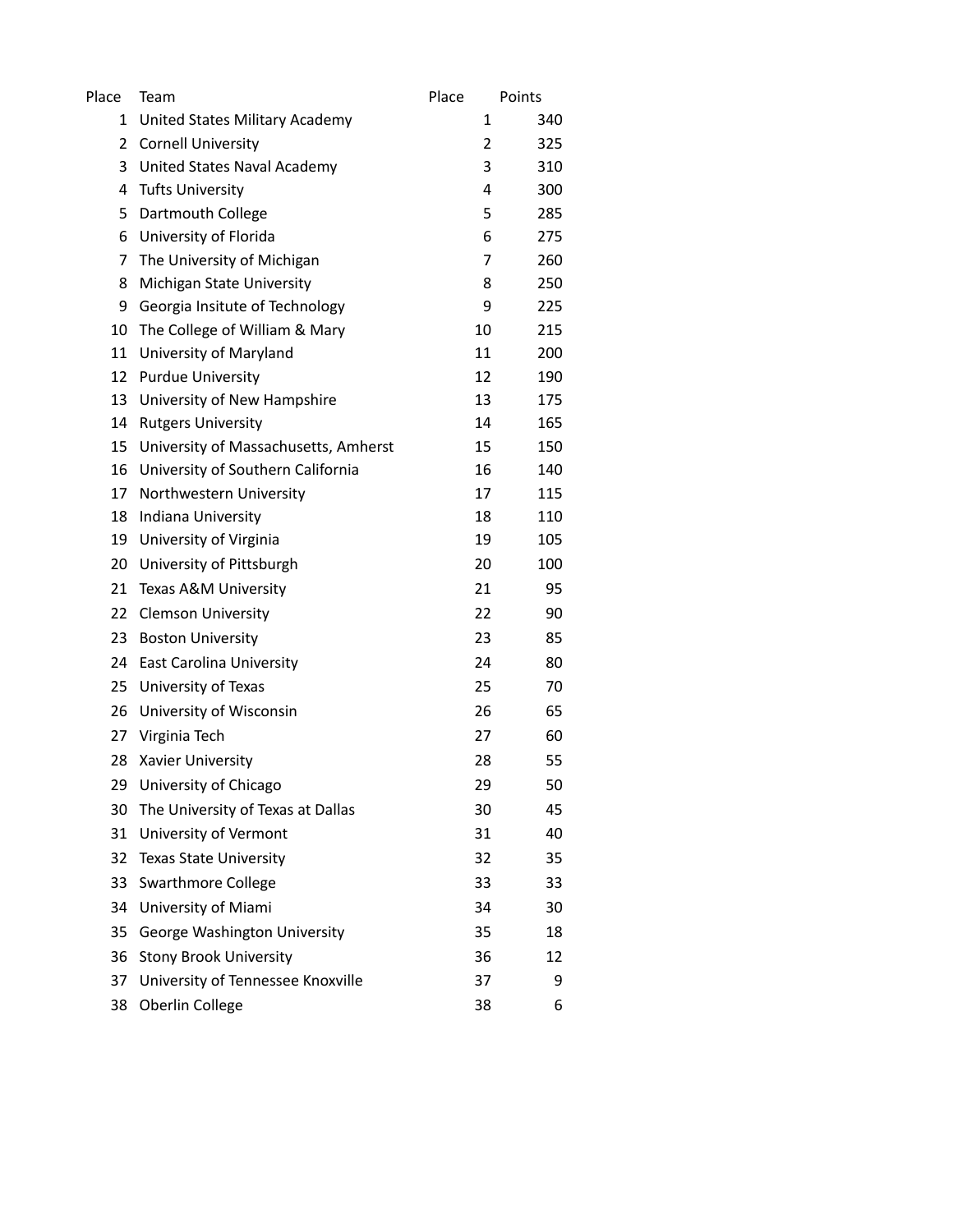V Pts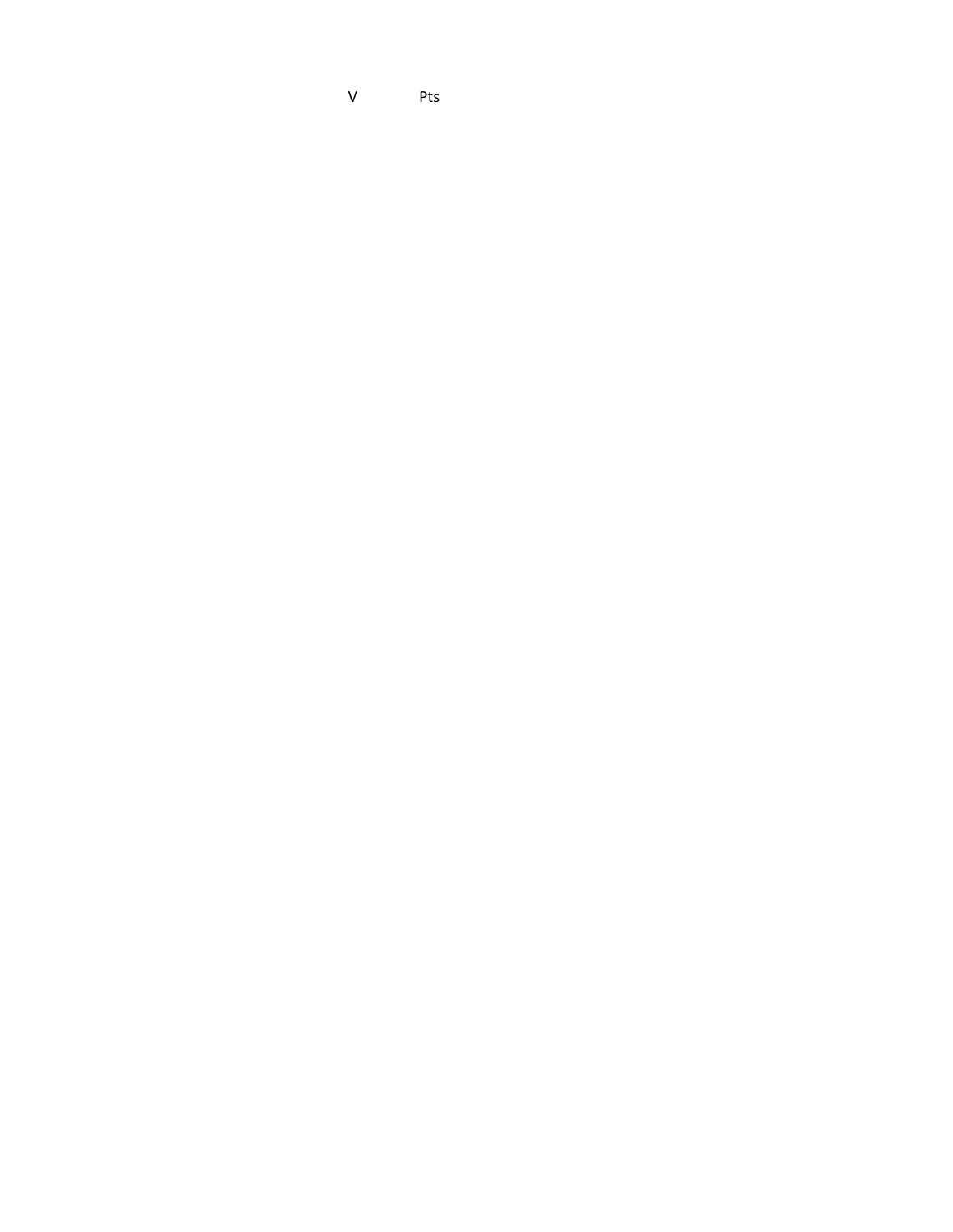| Place | Team                                 | Place | Points |
|-------|--------------------------------------|-------|--------|
| 1     | <b>Cornell University</b>            | 1     | 340    |
| 2     | University of Texas                  | 2     | 325    |
| 3     | Northwestern University              | 3     | 310    |
| 4     | Dartmouth College                    | 4     | 300    |
| 5     | University of Florida                | 5     | 285    |
| 6     | University of Southern California    | 6     | 275    |
| 7     | University of Maryland               | 7     | 260    |
| 8     | The University of Michigan           | 8     | 250    |
| 9     | Virginia Tech                        | 9     | 225    |
| 10    | <b>Boston University</b>             | 10    | 215    |
| 11    | University of Virginia               | 11    | 200    |
| 12    | United States Military Academy       | 12    | 190    |
| 13    | <b>Rutgers University</b>            | 13    | 175    |
| 14    | <b>Clemson University</b>            | 14    | 165    |
| 15    | University of Pittsburgh             | 15    | 150    |
| 16    | Indiana University                   | 16    | 140    |
| 17    | <b>Swarthmore College</b>            | 17    | 115    |
| 18    | United States Naval Academy          | 18    | 110    |
| 19    | Texas A&M University                 | 19    | 105    |
| 20    | The College of William & Mary        | 20    | 100    |
| 21    | University of Vermont                | 21    | 95     |
| 22    | University of Wisconsin              | 22    | 90     |
| 23    | University of Chicago                | 23    | 85     |
| 24    | Michigan State University            | 24    | 80     |
| 25    | <b>Purdue University</b>             | 25    | 70     |
| 26    | The University of Texas at Dallas    | 26    | 65     |
| 27    | University of New Hampshire          | 27    | 60     |
| 28    | <b>Tufts University</b>              | 28    | 55     |
| 29    | University of Massachusetts, Amherst | 29    | 50     |
| 30    | <b>Stony Brook University</b>        | 30    | 45     |
| 31    | Oberlin College                      | 31    | 40     |
| 32    | University of Miami                  | 32    | 35     |
| 33    | <b>East Carolina University</b>      | 33    | 9      |
| 34    | University of Tennessee Knoxville    | 34    | 6      |
| 35    | Georgia Insitute of Technology       | 35    | 3      |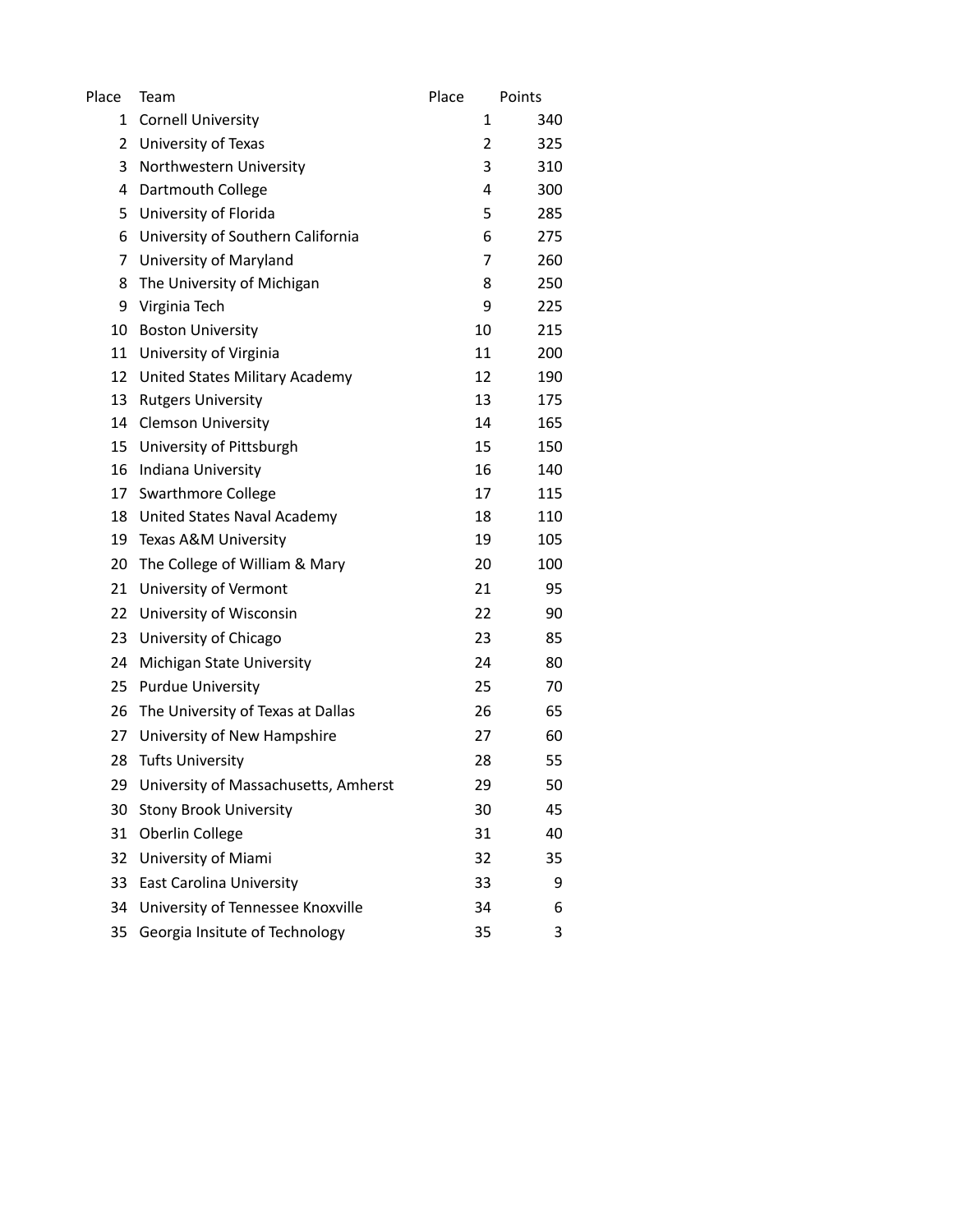|                                   | Pts |  |
|-----------------------------------|-----|--|
| <b>East Carolina University</b>   | З   |  |
| University of Tennessee Knoxville | 2   |  |
| Georgia Insitute of Technology    | 1   |  |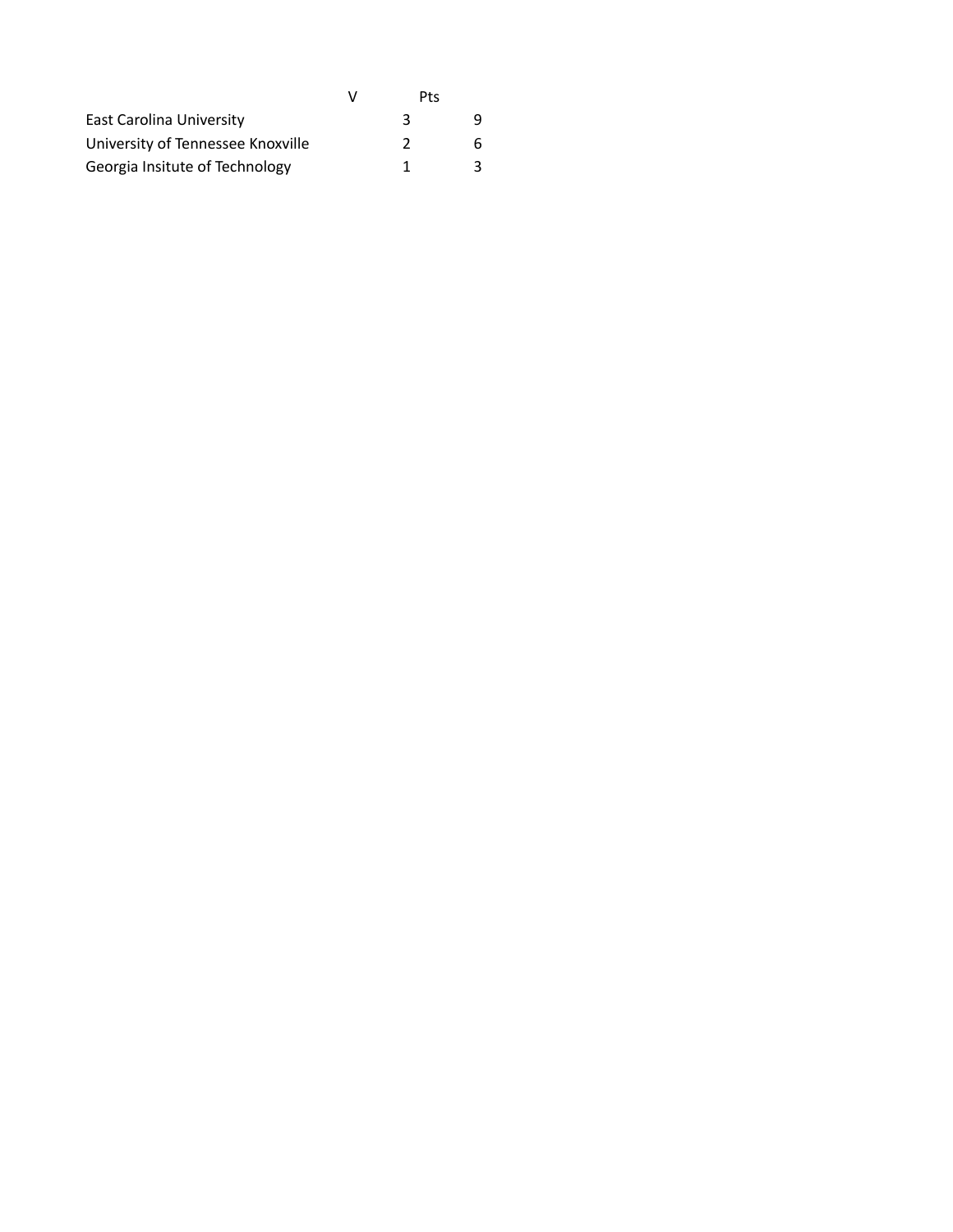| Place | Team                                 | Place | Points |
|-------|--------------------------------------|-------|--------|
| 1     | Northwestern University              | 1     | 340    |
| 2     | Dartmouth College                    | 2     | 325    |
| 3     | George Washington University         | 3     | 310    |
| 4     | United States Naval Academy          | 4     | 300    |
| 5     | University of Maryland               | 5     | 285    |
| 6     | University of Florida                | 6     | 275    |
| 7     | United States Military Academy       | 7     | 260    |
| 8     | The University of Michigan           | 8     | 250    |
| 9     | The College of William & Mary        | 9     | 225    |
| 10    | University of Massachusetts, Amherst | 10    | 215    |
| 11    | <b>Clemson University</b>            | 11    | 200    |
| 12    | <b>Texas State University</b>        | 12    | 190    |
| 13    | <b>Cornell University</b>            | 13    | 175    |
| 14    | University of Texas                  | 14    | 165    |
| 15    | Indiana University                   | 15    | 150    |
| 16    | The University of Texas at Dallas    | 16    | 140    |
| 17    | <b>Boston University</b>             | 17    | 115    |
| 18    | University of Vermont                | 18    | 110    |
| 19    | University of Pittsburgh             | 19    | 105    |
| 20    | <b>Rutgers University</b>            | 20    | 100    |
| 21    | Michigan State University            | 21    | 95     |
| 22    | Virginia Tech                        | 22    | 90     |
| 23    | <b>Tufts University</b>              | 23    | 85     |
| 24    | University of Southern California    | 24    | 80     |
| 25    | University of Tennessee Knoxville    | 25    | 70     |
| 26    | Xavier University                    | 26    | 65     |
| 27    | University of Virginia               | 27    | 60     |
| 28    | Texas A&M University                 | 28    | 55     |
| 29    | Oberlin College                      | 29    | 50     |
| 30    | <b>Stony Brook University</b>        | 30    | 45     |
| 31    | <b>Purdue University</b>             | 31    | 40     |
| 32    | University of New Hampshire          | 32    | 35     |
| 33    | University of Wisconsin              | 33    | 27     |
| 34    | <b>Swarthmore College</b>            | 34    | 27     |
| 35    | University of Chicago                | 35    | 15     |
| 36    | University of Miami                  | 36    | 9      |
| 37    | <b>East Carolina University</b>      | 37    | 6      |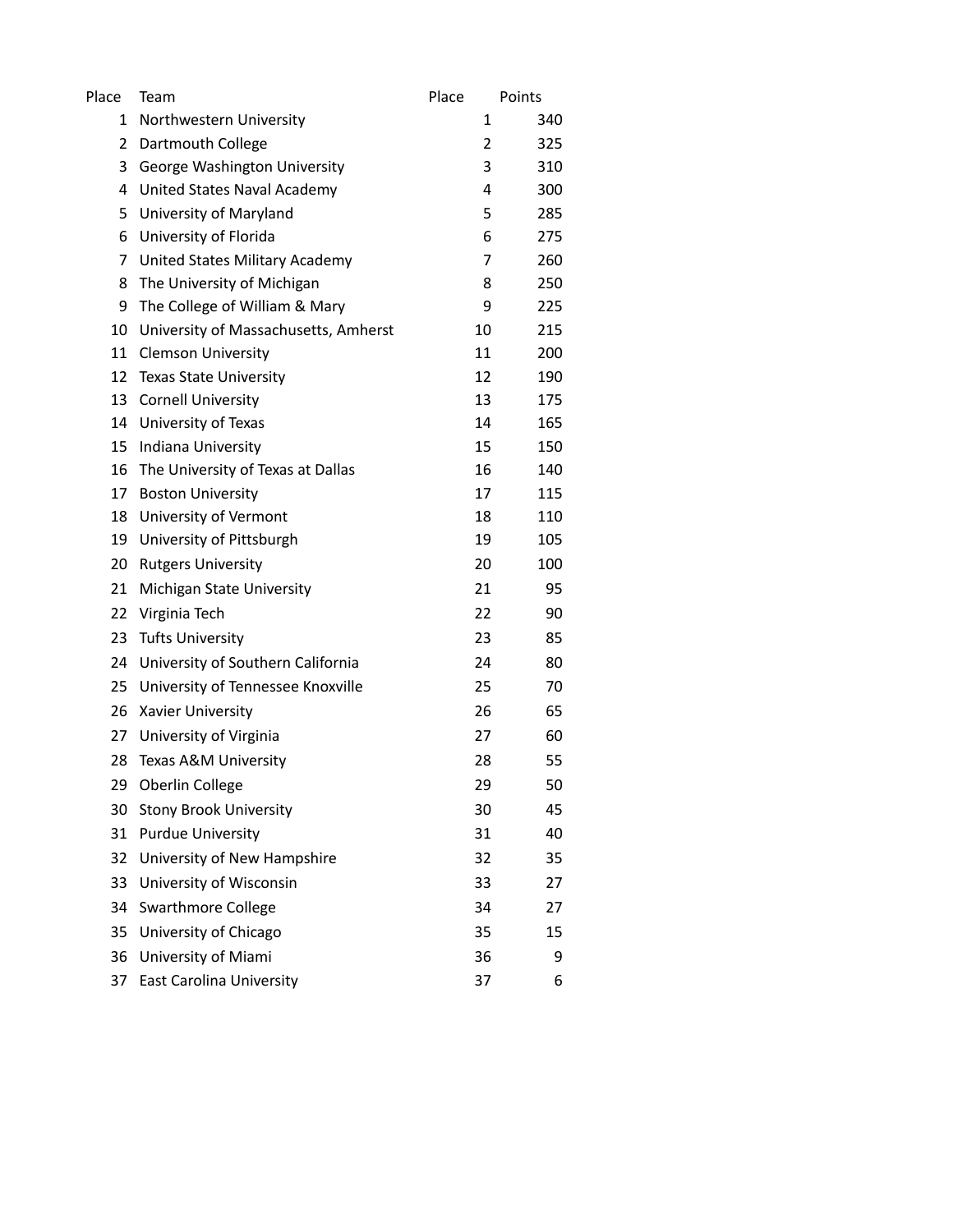|                                 | V | Pts |    |
|---------------------------------|---|-----|----|
| University of Wisconsin         |   | q   | 27 |
| Swarthmore College              |   | q   | 27 |
| University of Chicago           |   | 5   | 15 |
| University of Miami             |   | 3   |    |
| <b>East Carolina University</b> |   | 7   |    |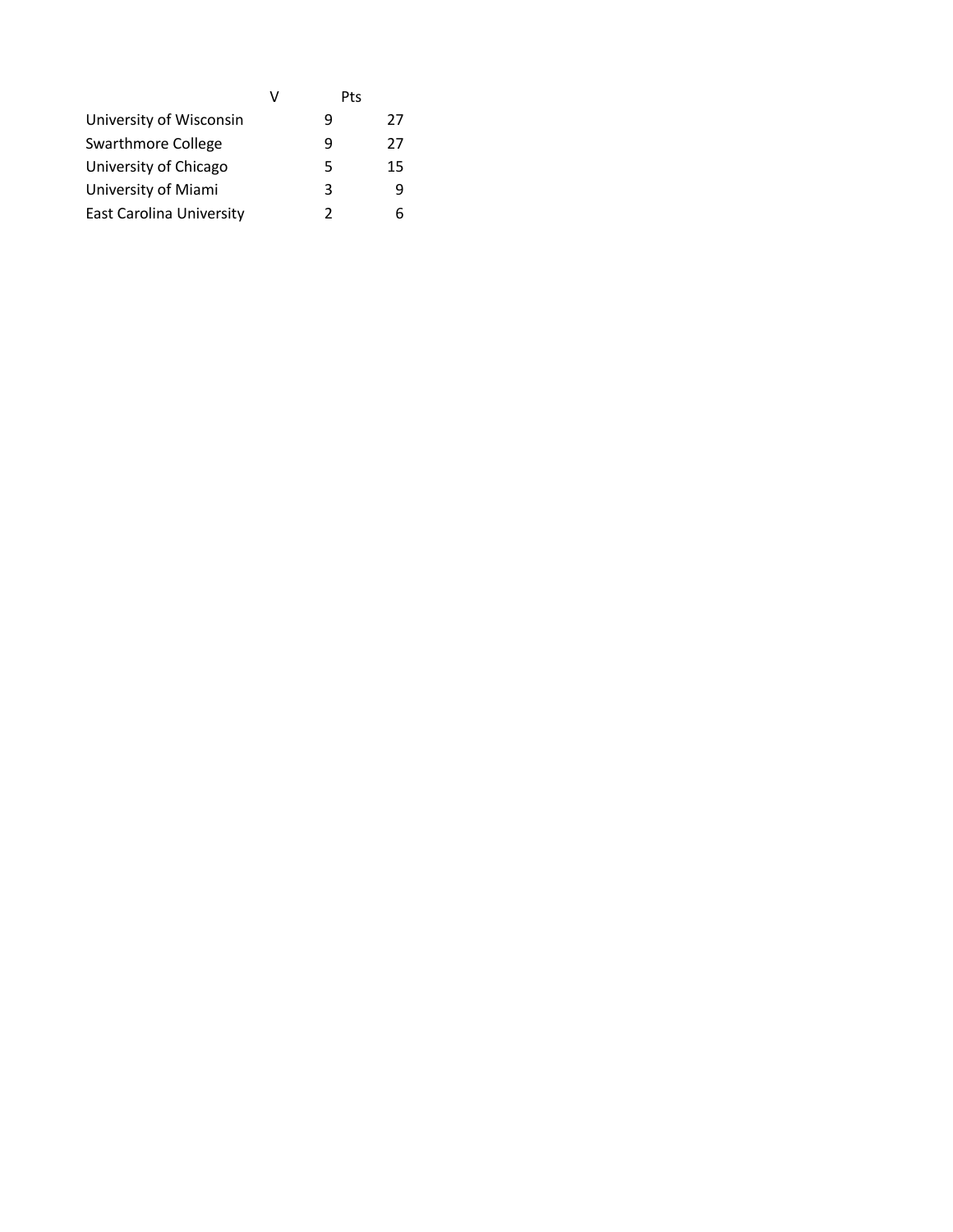| <b>MS</b>                            |   | <b>ME</b>                            |   |
|--------------------------------------|---|--------------------------------------|---|
| United States Military Academy       | Υ | Northwestern University              | Y |
| <b>Cornell University</b>            | Y | Dartmouth College                    | Y |
| United States Naval Academy          | Υ | George Washington University         | Y |
| <b>Tufts University</b>              | Y | United States Naval Academy          | Y |
| Dartmouth College                    | Υ | University of Maryland               | Y |
| University of Florida                | Y | University of Florida                | Y |
| The University of Michigan           | Y | United States Military Academy       | Y |
| Michigan State University            | Y | The University of Michigan           | Y |
| Georgia Insitute of Technology       | Y | The College of William & Mary        | Y |
| The College of William & Mary        | Y | University of Massachusetts, Amherst | Y |
| University of Maryland               | Y | <b>Clemson University</b>            | Y |
| <b>Purdue University</b>             | Y | <b>Texas State University</b>        | Y |
| University of New Hampshire          | Y | <b>Cornell University</b>            | Υ |
| <b>Rutgers University</b>            | Y | University of Texas                  | Y |
| University of Massachusetts, Amherst | Y | Indiana University                   | Y |
| University of Southern California    | Y | The University of Texas at Dallas    | Y |
| Northwestern University              | Y | <b>Boston University</b>             | Y |
| Indiana University                   | Υ | University of Vermont                | Y |
| University of Virginia               | Y | University of Pittsburgh             | Y |
| University of Pittsburgh             | Y | <b>Rutgers University</b>            | Y |
| Texas A&M University                 | Υ | Michigan State University            | Y |
| <b>Clemson University</b>            | Υ | Virginia Tech                        | Y |
| <b>Boston University</b>             | Y | <b>Tufts University</b>              | Y |
| <b>East Carolina University</b>      | Y | University of Southern California    | Υ |
| University of Texas                  | Y | University of Tennessee Knoxville    | Y |
| University of Wisconsin              | Υ | Xavier University                    | Y |
| Virginia Tech                        | Y | University of Virginia               | Υ |
| Xavier University                    | Y | Texas A&M University                 | Υ |
| University of Chicago                | Υ | Oberlin College                      | Υ |
| The University of Texas at Dallas    | Y | <b>Stony Brook University</b>        | Y |
| University of Vermont                | Y | <b>Purdue University</b>             | Y |
| <b>Texas State University</b>        | Y | University of New Hampshire          | Y |
| <b>Swarthmore College</b>            | Y | University of Wisconsin              | Y |
| University of Miami                  | Y | Swarthmore College                   | Y |
| George Washington University         | Y | University of Chicago                | Y |
| <b>Stony Brook University</b>        | Y | University of Miami                  |   |
| University of Tennessee Knoxville    | Y | East Carolina University             |   |
| Oberlin College                      |   |                                      |   |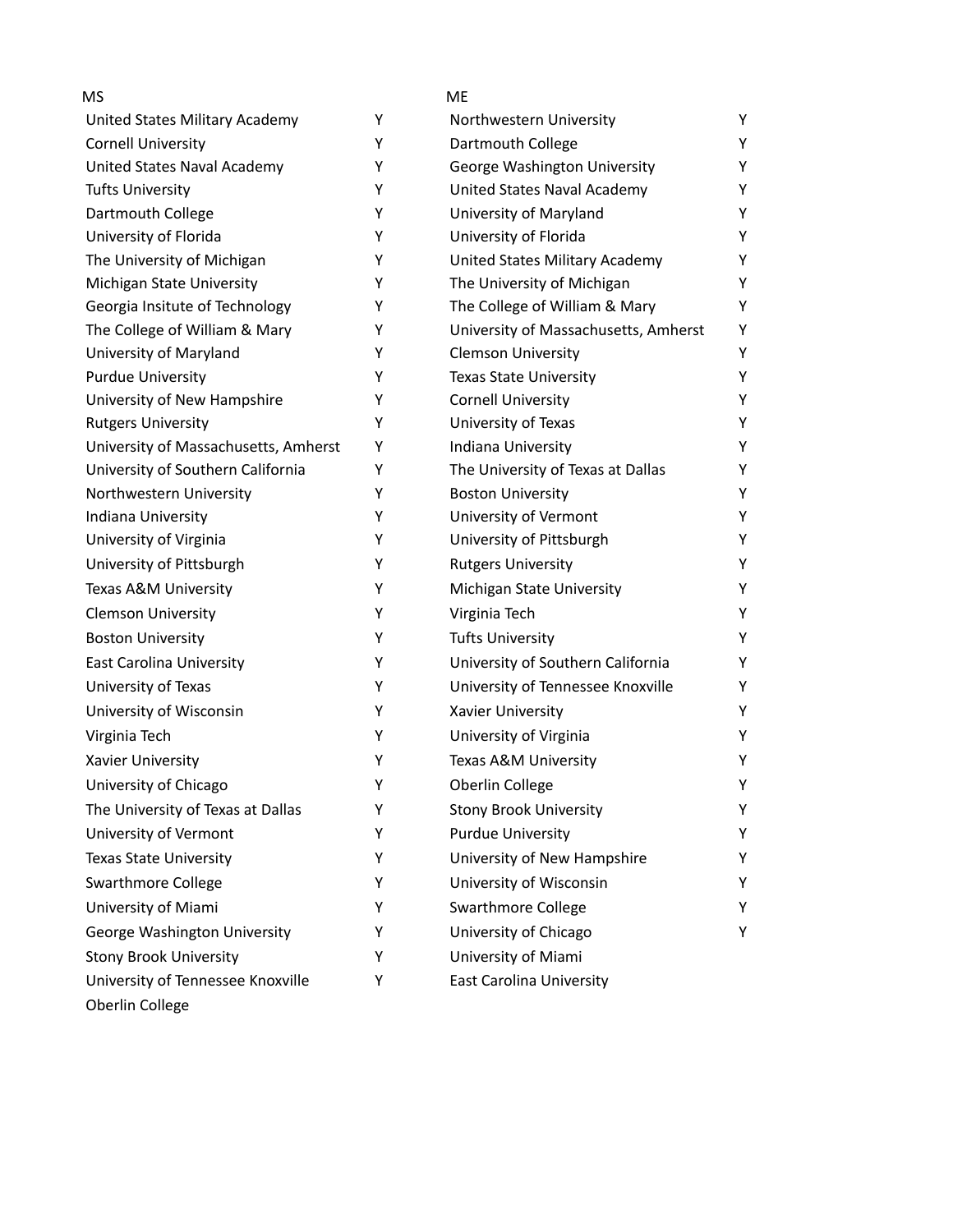|                  | MF                                                                                                                                                                                                                        |
|------------------|---------------------------------------------------------------------------------------------------------------------------------------------------------------------------------------------------------------------------|
| Υ                | <b>Cornell University</b>                                                                                                                                                                                                 |
| Y                | University of Texas                                                                                                                                                                                                       |
| Υ                | Northwestern University                                                                                                                                                                                                   |
| Υ                | Dartmouth College                                                                                                                                                                                                         |
| Υ                | University of Florida                                                                                                                                                                                                     |
| Υ                | University of Southern California                                                                                                                                                                                         |
| Υ                | University of Maryland                                                                                                                                                                                                    |
| Υ                | The University of Michigan                                                                                                                                                                                                |
| Υ                | Virginia Tech                                                                                                                                                                                                             |
| Υ                | <b>Boston University</b>                                                                                                                                                                                                  |
| Υ                | University of Virginia                                                                                                                                                                                                    |
| Υ                | United States Military Academy                                                                                                                                                                                            |
| Υ                | <b>Rutgers University</b>                                                                                                                                                                                                 |
| Υ                | <b>Clemson University</b>                                                                                                                                                                                                 |
| Υ                | University of Pittsburgh                                                                                                                                                                                                  |
| Υ                | Indiana University                                                                                                                                                                                                        |
| Υ                | <b>Swarthmore College</b>                                                                                                                                                                                                 |
| Υ                | United States Naval Academy                                                                                                                                                                                               |
| Υ                | Texas A&M University                                                                                                                                                                                                      |
| Y                | The College of William & Mary                                                                                                                                                                                             |
| Y                | University of Vermont                                                                                                                                                                                                     |
| Y                | University of Wisconsin                                                                                                                                                                                                   |
| Υ                | University of Chicago                                                                                                                                                                                                     |
| Υ                | Michigan State University                                                                                                                                                                                                 |
| Y                | <b>Purdue University</b>                                                                                                                                                                                                  |
| Y                | The University of Texas at Dallas                                                                                                                                                                                         |
| Υ                | University of New Hampshire                                                                                                                                                                                               |
| Υ                | <b>Tufts University</b>                                                                                                                                                                                                   |
| Υ                |                                                                                                                                                                                                                           |
| Υ                |                                                                                                                                                                                                                           |
| Υ                |                                                                                                                                                                                                                           |
|                  |                                                                                                                                                                                                                           |
|                  |                                                                                                                                                                                                                           |
|                  |                                                                                                                                                                                                                           |
|                  |                                                                                                                                                                                                                           |
| Υ<br>Y<br>Y<br>N | University of Massachusetts, Amherst<br><b>Stony Brook University</b><br>Oberlin College<br>University of Miami<br><b>East Carolina University</b><br>University of Tennessee Knoxville<br>Georgia Insitute of Technology |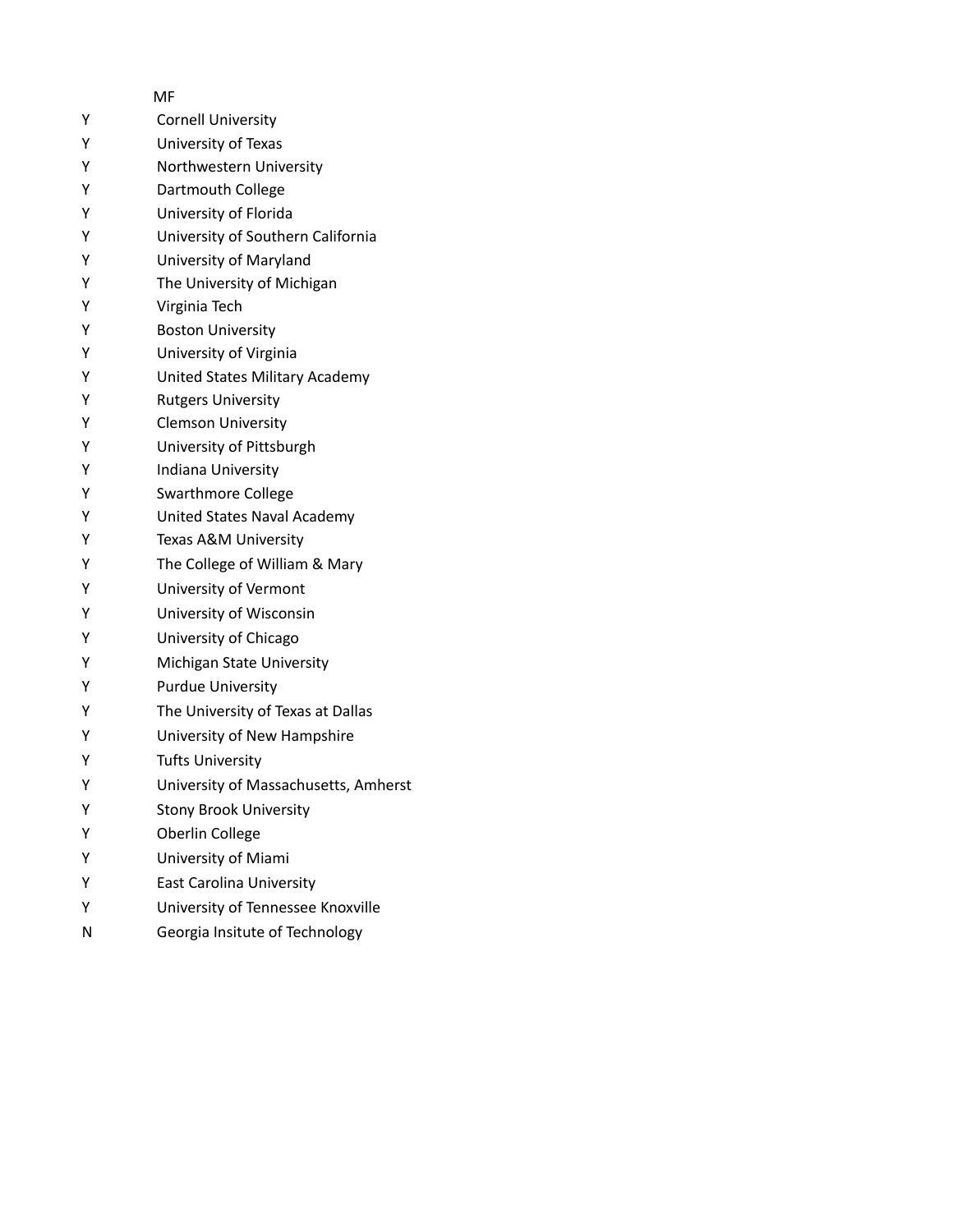| Place | <b>Team</b>                          | <b>MS</b> |                 | <b>ME</b> | <b>MF</b> | <b>Combined</b> |
|-------|--------------------------------------|-----------|-----------------|-----------|-----------|-----------------|
| 1     | Dartmouth College                    |           | 285             | 325       | 300       | 910             |
| 2     | <b>Cornell University</b>            |           | 325             | 175       | 340       | 840             |
| 3     | University of Florida                |           | 275             | 275       | 285       | 835             |
| 4     | United States Military Academy       |           | 340             | 260       | 190       | 790             |
| 5     | Northwestern University              |           | 115             | 340       | 310       | 765             |
| 6     | The University of Michigan           |           | 260             | 250       | 250       | 760             |
| 7     | University of Maryland               |           | 200             | 285       | 260       | 745             |
| 8     | United States Naval Academy          |           | 310             | 300       | 110       | 720             |
| 9     | University of Texas                  |           | 70              | 165       | 325       | 560             |
| 10    | The College of William & Mary        |           | 215             | 225       | 100       | 540             |
| 11    | University of Southern California    |           | 140             | 80        | 275       | 495             |
| 12    | <b>Clemson University</b>            |           | 90              | 200       | 165       | 455             |
| 13    | <b>Tufts University</b>              |           | 300             | 85        | 55        | 440             |
| 14    | <b>Rutgers University</b>            |           | 165             | 100       | 175       | 440             |
| 15    | Michigan State University            |           | 250             | 95        | 80        | 425             |
| 16    | University of Massachusetts, Amherst |           | 150             | 215       | 50        | 415             |
| 17    | <b>Boston University</b>             |           | 85              | 115       | 215       | 415             |
| 18    | Indiana University                   |           | 110             | 150       | 140       | 400             |
| 19    | Virginia Tech                        |           | 60              | 90        | 225       | 375             |
| 20    | University of Virginia               |           | 105             | 60        | 200       | 365             |
| 21    | University of Pittsburgh             |           | 100             | 105       | 150       | 355             |
| 22    | George Washington University         |           | 18              | 310       |           | 328             |
| 23    | <b>Purdue University</b>             |           | 190             | 40        | 70        | 300             |
| 24    | University of New Hampshire          |           | 175             | 35        | 60        | 270             |
| 25    | Texas A&M University                 |           | 95              | 55        | 105       | 255             |
| 26    | The University of Texas at Dallas    |           | 45              | 140       | 65        | 250             |
| 27    | University of Vermont                |           | 40              | 110       | 95        | 245             |
| 28    | Georgia Insitute of Technology       |           | 225             |           | 3         | 228             |
| 29    | <b>Texas State University</b>        |           | 35              | 190       |           | 225             |
| 30    | University of Wisconsin              |           | 65              | 27        | 90        | 182             |
| 31    | <b>Swarthmore College</b>            |           | 33              | 27        | 115       | 175             |
| 32    | University of Chicago                |           | 50              | 15        | 85        | 150             |
| 33    | Xavier University                    |           | 55              | 65        |           | 120             |
| 34    | <b>Stony Brook University</b>        |           | 12              | 45        | 45        | 102             |
| 35    | Oberlin College                      |           | $6\phantom{1}6$ | 50        | 40        | 96              |
| 36    | East Carolina University             |           | 80              | 6         | 9         | 95              |
| 37    | University of Tennessee Knoxville    |           | 9               | 70        | 6         | 85              |
| 38    | University of Miami                  |           | 30              | 9         | 35        | 74              |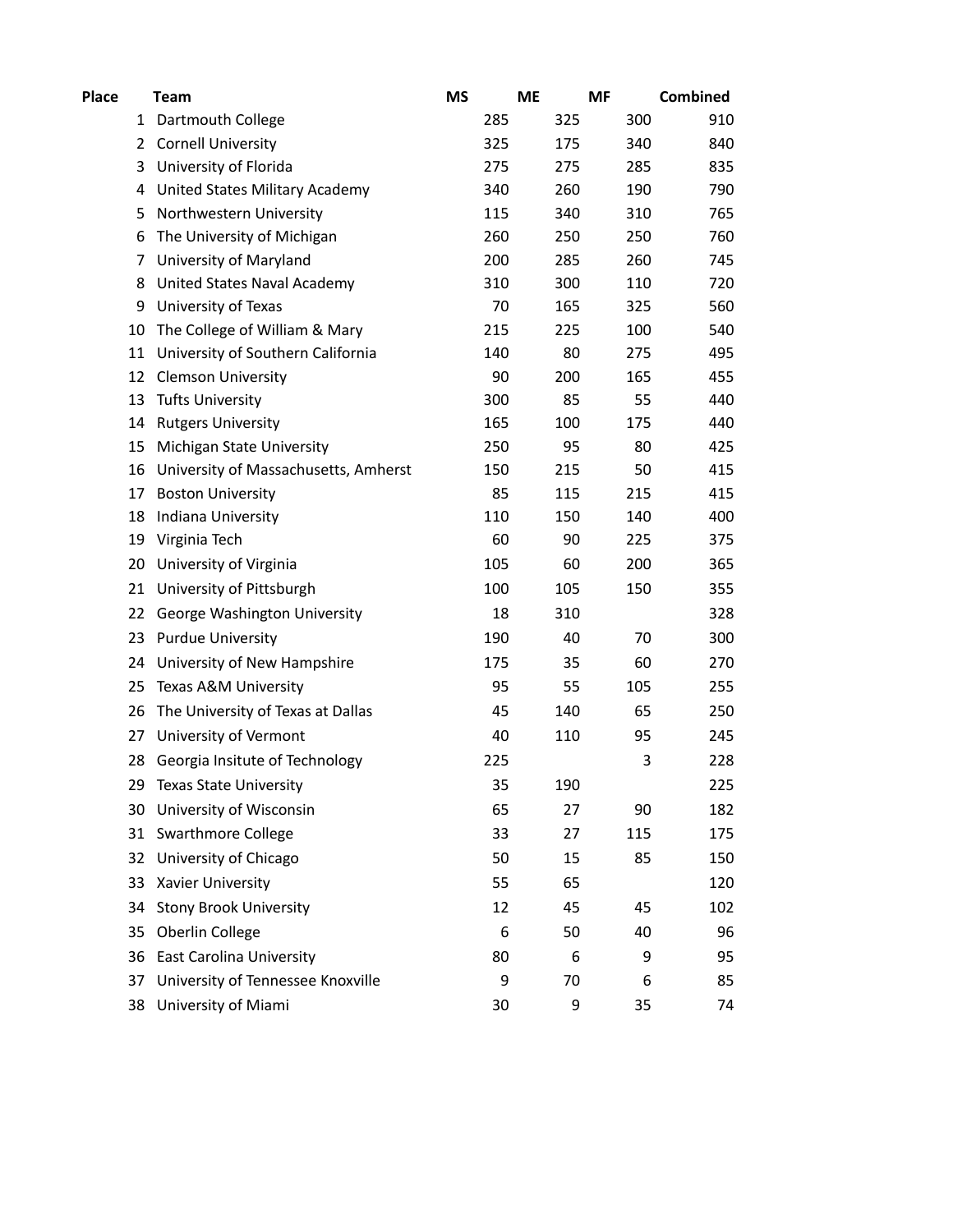| Place | Team                                 | <b>Mens</b> | <b>Womens Total</b> |      |
|-------|--------------------------------------|-------------|---------------------|------|
|       | Dartmouth College<br>1               | 910         | 765                 | 1675 |
|       | The University of Michigan<br>2      | 760         | 860                 | 1620 |
|       | United States Naval Academy<br>3     | 720         | 870                 | 1590 |
|       | University of Florida<br>4           | 835         | 570                 | 1405 |
|       | United States Military Academy<br>5  | 790         | 495                 | 1285 |
| 6     | University of Massachusetts, Amherst | 415         | 715                 | 1130 |
|       | University of New Hampshire<br>7     | 270         | 850                 | 1120 |
| 8     | Michigan State University            | 425         | 675                 | 1100 |
| 9     | <b>Rutgers University</b>            | 440         | 640                 | 1080 |
| 10    | <b>Boston University</b>             | 415         | 655                 | 1070 |
| 11    | The College of William & Mary        | 540         | 520                 | 1060 |
| 12    | University of Texas                  | 560         | 495                 | 1055 |
| 13    | University of Maryland               | 745         | 290                 | 1035 |
| 14    | Indiana University                   | 400         | 465                 | 865  |
| 15    | <b>Cornell University</b>            | 840         |                     | 840  |
| 16    | University of Virginia               | 365         | 450                 | 815  |
| 17    | Northwestern University              | 765         |                     | 765  |
| 18    | University of Pittsburgh             | 355         | 405                 | 760  |
| 19    | University of Chicago                | 150         | 575                 | 725  |
| 20    | <b>Purdue University</b>             | 300         | 380                 | 680  |
| 21    | University of Vermont                | 245         | 430                 | 675  |
| 22    | University of Southern California    | 495         | 165                 | 660  |
| 23    | Virginia Tech                        | 375         | 275                 | 650  |
|       | 24 Clemson University                | 455         | 190                 | 645  |
| 25    | <b>Swarthmore College</b>            | 175         | 385                 | 560  |
| 26    | Texas A&M University                 | 255         | 290                 | 545  |
| 27    | Smith College                        |             | 485                 | 485  |
| 28    | <b>George Washington University</b>  | 328         | 145                 | 473  |
| 29    | <b>Tufts University</b>              | 440         |                     | 440  |
| 30    | Mount Holyoke College                |             | 430                 | 430  |
| 31    | <b>East Carolina University</b>      | 95          | 300                 | 395  |
| 32    | <b>Texas State University</b>        | 225         | 145                 | 370  |
| 33    | The University of Texas at Dallas    | 250         | 110                 | 360  |
| 34    | University of Wisconsin              | 182         | 175                 | 357  |
| 35    | <b>Stony Brook University</b>        | 102         | 245                 | 347  |
| 36    | Oberlin College                      | 96          | 175                 | 271  |
| 37    | Xavier University                    | 120         | 145                 | 265  |
| 38    | Georgia Insitute of Technology       | 228         |                     | 228  |
| 39    | University of Miami                  | 74          | 115                 | 189  |
| 40    | University of Tennessee Knoxville    | 85          | 100                 | 185  |